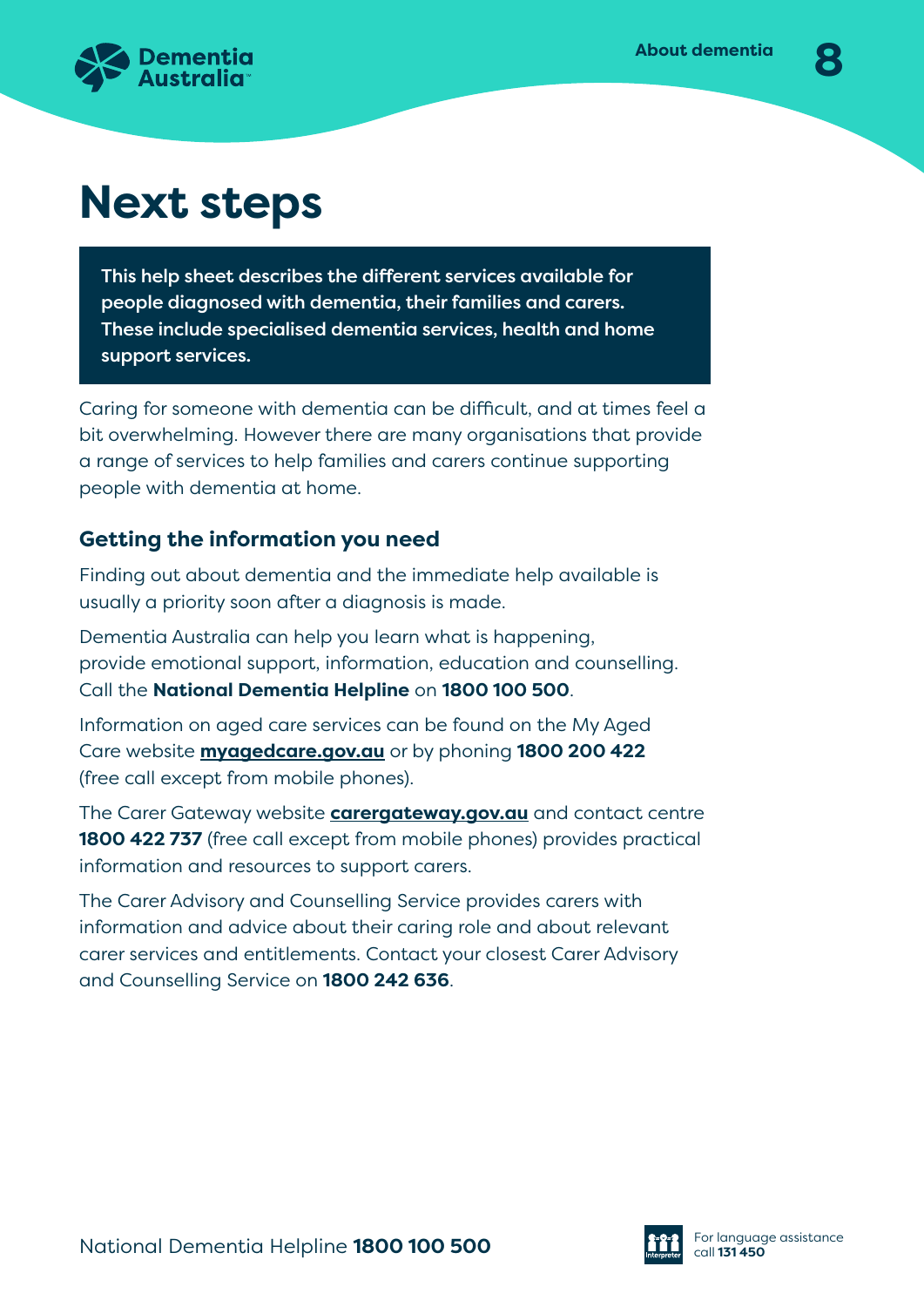

# **Support**

Dementia Australia can link people to a large number of support groups throughout Australia. Many people find comfort and practical assistance by attending these meetings with others who know what it is like to care for a person with dementia. Support groups bring together families, carers and friends of people with dementia under the guidance of a group facilitator. The facilitator is usually a health professional or someone with firsthand experience of caring for a person with dementia.

**It helps to know you're not alone…listening to how others deal with similar problems...it makes me feel much better to know that there are other people with a similar caring role.** 

# **Counselling**

Dementia Australia provides a free specialist counselling service for people with dementia, their families and carers which aims to support and assist people throughout the course of the illness. Call the **National Dementia Helpline** on **1800 100 500**.

# **Health Services**

The family doctor will probably be the health professional providing on-going health care for the family and the person with dementia. It is important that family members and the doctor are able to communicate comfortably as this will be of great benefit to all concerned.

The Aged Care Assessment Team (ACAT) provides assistance to older people in determining their needs for residential respite or residential care. Health care workers such as geriatricians, social workers and occupational therapists work on the teams. You can contact your nearest ACAT by calling **My Aged Care**.

Help is available for people with continence problems and their family and carers. The Continence Foundation of Australia can be contacted on **1800 330 066** or visit **[continence.org.au](http://www.continence.org.au)**.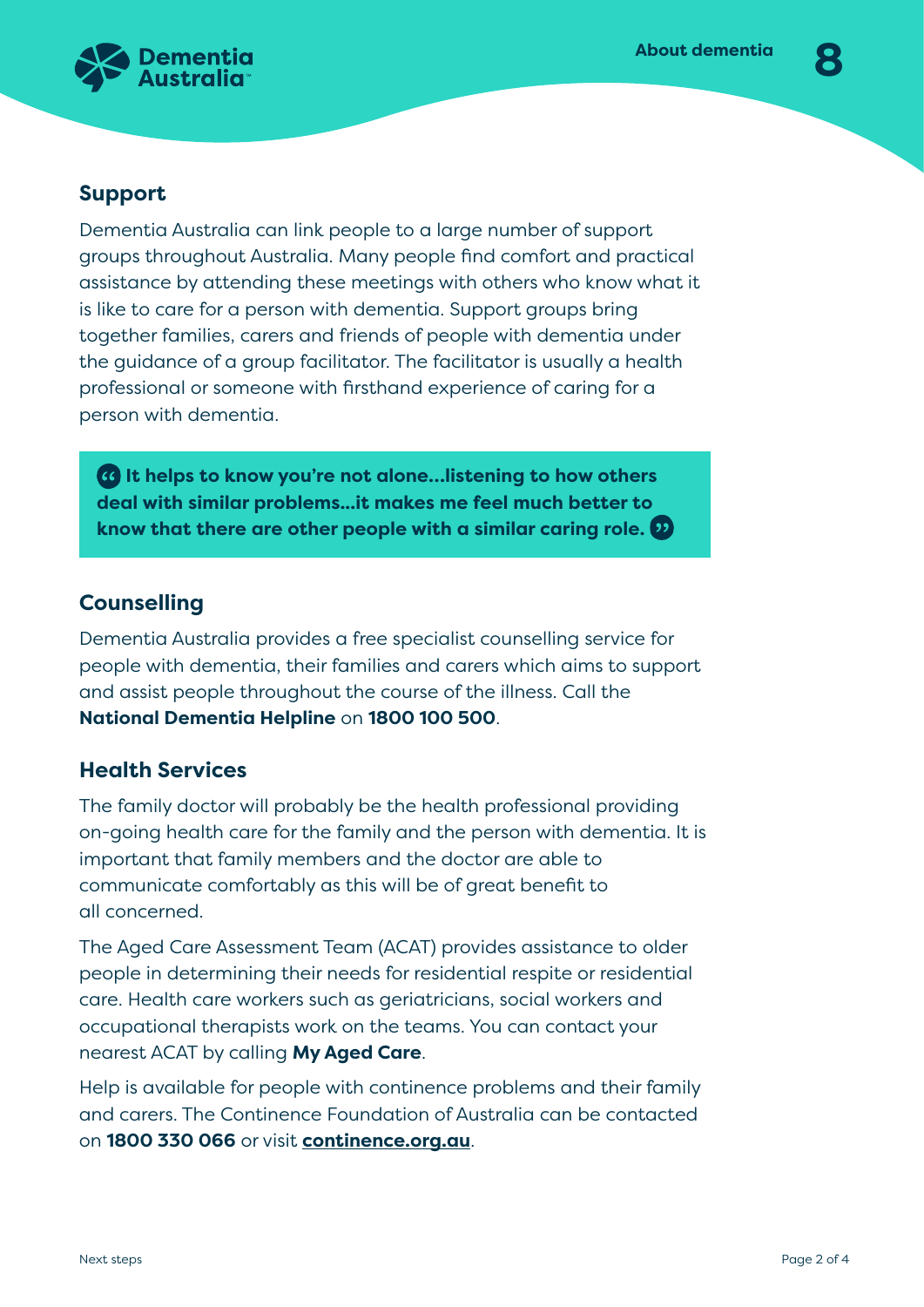

## **Respite Care**

Families and carers need to have regular breaks from caring. One way to do this is to arrange regular respite care for the person with dementia.

There are various ways to take a break, including residential respite care for the person with dementia. Some agencies are able to provide flexible respite, which may be appropriate for people with younger onset dementia.

The Commonwealth Home Support Programme can assist by providing Government-subsidised access to a variety of respite services including:

- In-home respite
- Centre-based day respite
- Overnight or weekend respite
- Community access respite
- Residential respite care (short stays in aged care homes)

Respite care can also be arranged in the case of an emergency. Contact **My Aged Care** for further information.

## **Commonwealth Home Support Services**

The Commonwealth Home Support Programme (CHSP) may help with low level care in the person's own home or assistance with everyday tasks.

### **Home Care packages**

If a person's needs are more complex, they may need a Home Care Package. A Home Care Package may include services similar to CHSP (such as help with transport, home cleaning, showering, podiatry) but it is designed for more specific needs and services are coordinated.

All Home Care Packages are now delivered on a Consumer Directed Care (CDC) basis, meaning that families and carers have more say and more choice in what they receive.

A home support assessment conducted by the Regional Assessment Service (RAS) will determine what help is required.

Contact **My Aged Care** for further information.